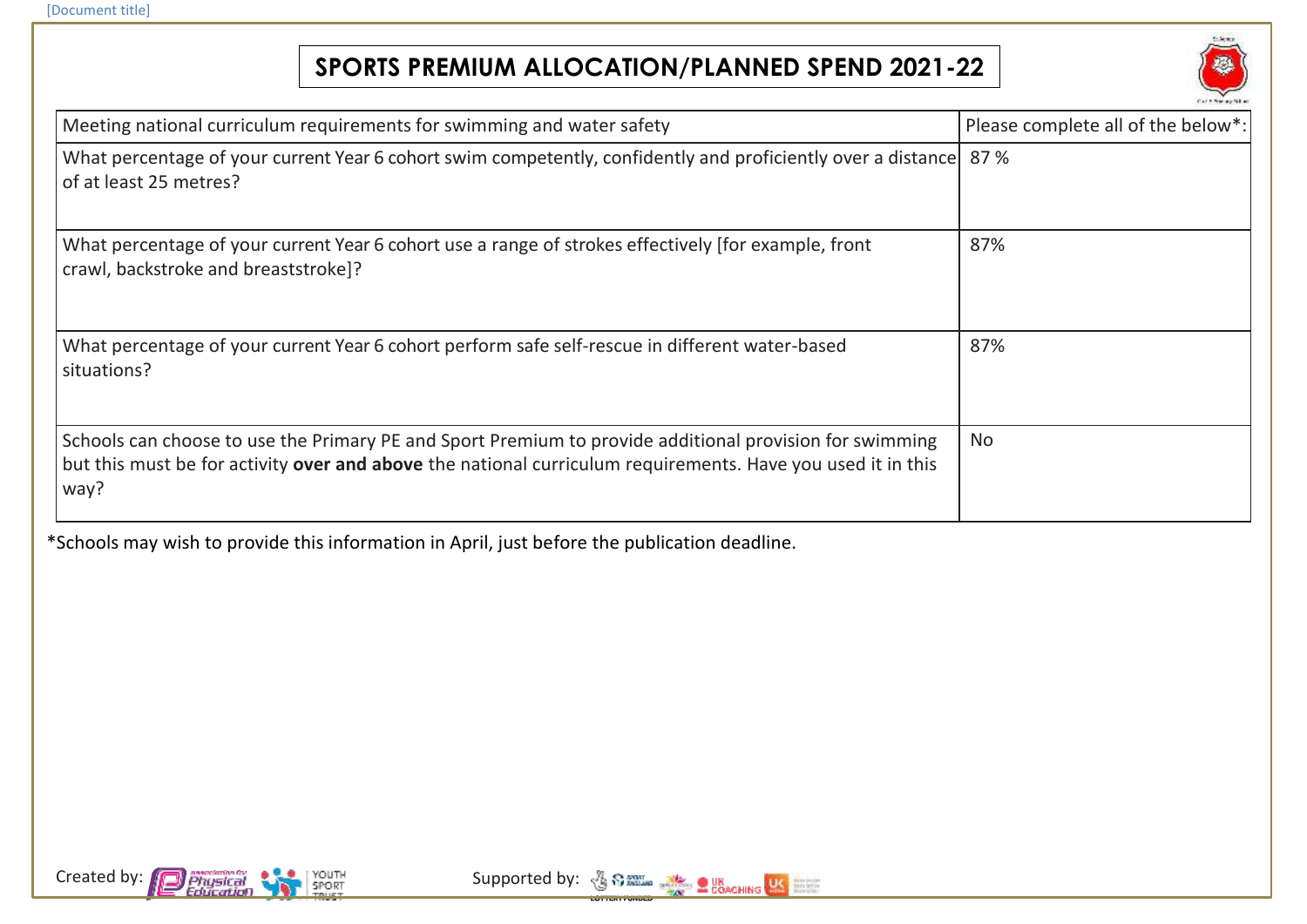[Document title]

| Academic Year: 2021/22                                                                                                                                                                                                                                                                                                                                                                                                   | Total fund allocated: £17,060                                                                                                                                                                                                                                                                                                                                 | Date Updated: April 2021                                                                                                                                                  |                                                                                                                                                                                                                                                                                                       |                                                                                                                                                                                                                                         |
|--------------------------------------------------------------------------------------------------------------------------------------------------------------------------------------------------------------------------------------------------------------------------------------------------------------------------------------------------------------------------------------------------------------------------|---------------------------------------------------------------------------------------------------------------------------------------------------------------------------------------------------------------------------------------------------------------------------------------------------------------------------------------------------------------|---------------------------------------------------------------------------------------------------------------------------------------------------------------------------|-------------------------------------------------------------------------------------------------------------------------------------------------------------------------------------------------------------------------------------------------------------------------------------------------------|-----------------------------------------------------------------------------------------------------------------------------------------------------------------------------------------------------------------------------------------|
| Key indicator 1: The engagement of all pupils in regular physical activity - Chief Medical Officer guidelines recommend that                                                                                                                                                                                                                                                                                             |                                                                                                                                                                                                                                                                                                                                                               |                                                                                                                                                                           |                                                                                                                                                                                                                                                                                                       | Percentage of total allocation:                                                                                                                                                                                                         |
| primary school children undertake at least 30 minutes of physical activity a day in school                                                                                                                                                                                                                                                                                                                               |                                                                                                                                                                                                                                                                                                                                                               |                                                                                                                                                                           |                                                                                                                                                                                                                                                                                                       | 100%                                                                                                                                                                                                                                    |
| School focus with clarity on<br>intended impact on pupils:                                                                                                                                                                                                                                                                                                                                                               | Actions to achieve:                                                                                                                                                                                                                                                                                                                                           | Funding<br>allocated:                                                                                                                                                     | Evidence and impact:                                                                                                                                                                                                                                                                                  | Sustainability and suggested<br>next steps:                                                                                                                                                                                             |
| 100 Rec – Yr 6 children active during<br>outdoor learning lessons. Children to<br>be developing skills in RESPECT<br>(Resilience, excellence, self aware,<br>passion, empathy, communication and of our pupils.<br>teamwork). Through outdoor learning.                                                                                                                                                                  | $TA - 20$ hours employed (for the<br>academic year 2021-22) to ensure<br>that more physical activities are<br>offered throughout the day for many $\models$ £7866<br>This is additional to the statutory PE<br>lessons – the two TAs offer further<br>engagement in regular physical<br>activity for smaller group work<br>throughout the afternoon sessions. | 20 hours $x$ 38<br>$= 684$ hours                                                                                                                                          | 100 Rec-Y6 children engaging in<br>regular Commando Joe missions<br><b>E11.50</b> per hour $\vdash$ active & fun! Positive impacts<br>to be measured via assessment<br>system – baseline to end of<br>programme.                                                                                      | Resources for Commando Joe<br>missions purchased. (See KI3)<br>Sustainability is high if we can<br>manage to keep the HR<br>resource ie TAs to plan, deliver<br>and assess the programme and<br>its positive impact on our<br>children. |
| $100$ Rec – Yr 6 – children active<br>during lunchtime. Children to develop leaders programme.<br>physical wellbeing and RESPECT. YrMM to plan activities with Yr 5<br>5 initiative to develop leadership<br>skills.<br>$100 \text{ Rec} - \text{Yr}$ 6 – Lunchtime sports – One Midday to lead sports activities.<br>general fitness, understand of physical Encourage all children to join a<br>exercise and wellbeing | One TA (MM) to work with Yr 5<br>children to implement daily young<br>children.<br>Year 5 children to be trained by<br>MM.<br>Year 5 peer mentoring training<br>minimum of once a week.                                                                                                                                                                       | 5 hours per<br>week $- x 38 =$<br>190<br>$£11.50$ per hour<br>$\equiv$ £2185<br>$DLP - £250$<br>5 hours per<br>week $-x$ 38<br>weeks<br>$\pounds$ 10.30 per hour<br>£1957 | Young leaders file – all children<br>engaging in weekly activities led<br>by Yr 5 children.<br>Range of different activities for<br>each class at lunchtime. Children<br>to be more engaged at lunchtime.<br>Register of participants kept.<br>Pupil evaluations of lunchtimes<br>and SLT monitoring. | Ongoing programme $- Yr 5$ to<br>train next cohort of Yr 5<br>children with MM to continue<br>to develop leadership skills and<br>engagement in physical<br>activities.<br>Easily sustainable through<br>Midday role.                   |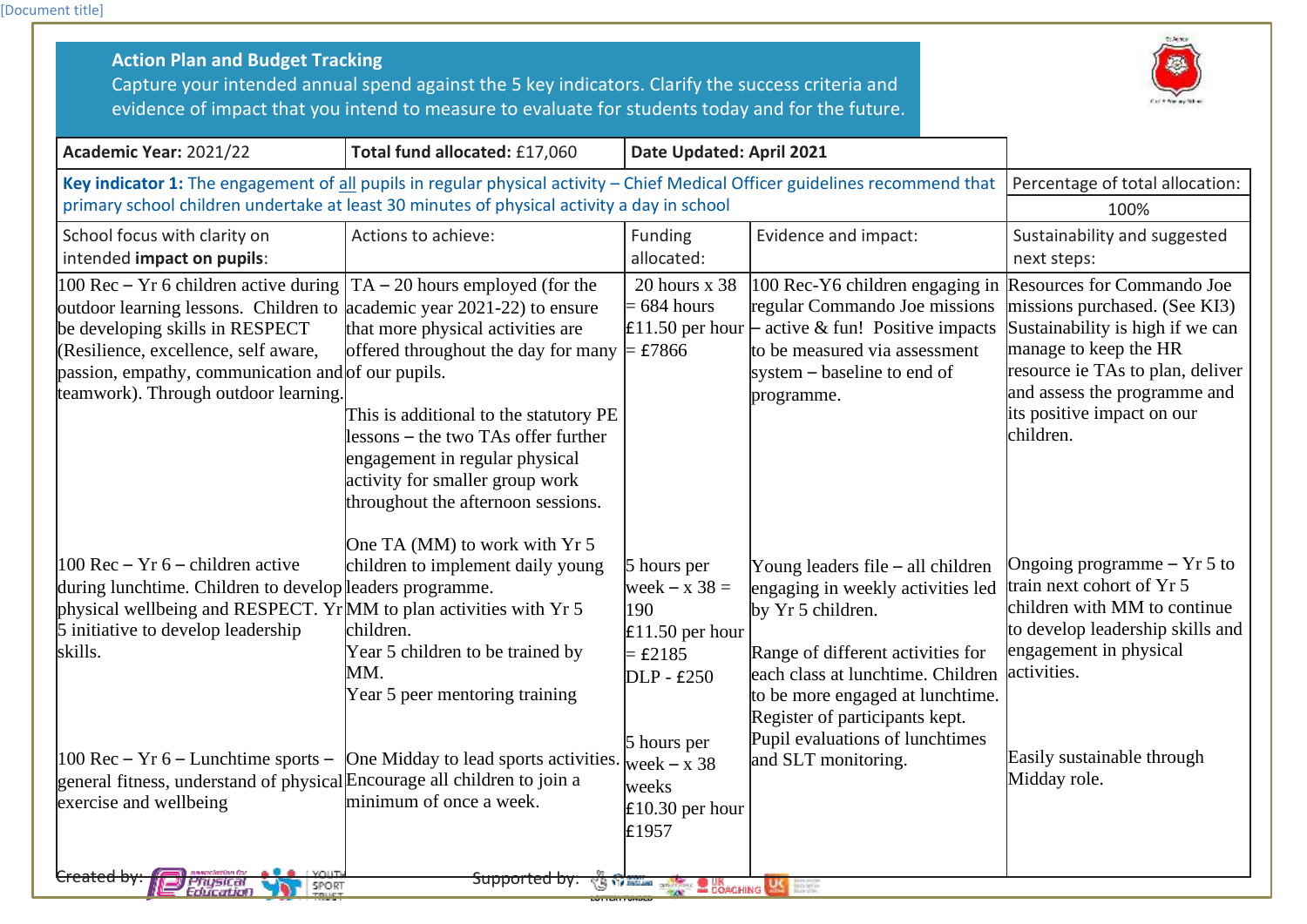

| Key indicator 2: The profile of PE and sport being raised across the school as a tool for whole school improvement                                                                       |                                                                                                                                                                                          |                              |                                                                                                                                                                  | Percentage of total allocation:                                                                                                                              |
|------------------------------------------------------------------------------------------------------------------------------------------------------------------------------------------|------------------------------------------------------------------------------------------------------------------------------------------------------------------------------------------|------------------------------|------------------------------------------------------------------------------------------------------------------------------------------------------------------|--------------------------------------------------------------------------------------------------------------------------------------------------------------|
|                                                                                                                                                                                          |                                                                                                                                                                                          |                              |                                                                                                                                                                  | ℅                                                                                                                                                            |
| School focus with clarity on<br>intended impact on pupils:                                                                                                                               | Actions to achieve:                                                                                                                                                                      | <b>Funding</b><br>allocated: | Evidence and impact:                                                                                                                                             | Sustainability and suggested<br>next steps:                                                                                                                  |
| Celebration assembly every week<br>Thursdays) to ensure that the whole<br>school is aware of the importance of<br>PE and sport and to encourage all<br>pupils to aspire and be involved. | Achievements celebrated in<br>assembly, match results etc. Out of<br>school and After school sport<br>celebrated eg gymnastics, karate,<br>rugby, football, dancing, daily mile<br>letc. | <b>Nil</b>                   | All pupils at some point in the<br>school year to take part in<br>lassemblies.<br>Parents attend assemblies and<br>welcomed to feel part of the<br>celebrations. | No cost to school $-$ general<br>timetabled assembly.                                                                                                        |
| Notice Board in main entrance<br>hallway updated regularly for all<br>visitors and children to increase the<br>profile and celebrate our involvement<br>in sporting activities.          | TA (EP and Yr 6 prefects) keeping<br>the notice board current and updated.                                                                                                               | Nil                          | The notice boards are full of<br>information about<br>matches/clubs/results and pupils<br>are keen to get involved.                                              | No cost to school as the notice<br>board has already been<br>purchased. Time needed by TA<br>to update but this in in his<br>personal timetable to complete. |
| Audit of PE equipment and provide<br>new and engaging resources.                                                                                                                         | A range of new resources provided<br>to engage and inspire the children to<br>take part in PE and Sport                                                                                  | £1000                        | More children to engage in PE<br>and Sport and take part in<br>lunchtime activities and after<br>school clubs                                                    | Review of resources annually.                                                                                                                                |

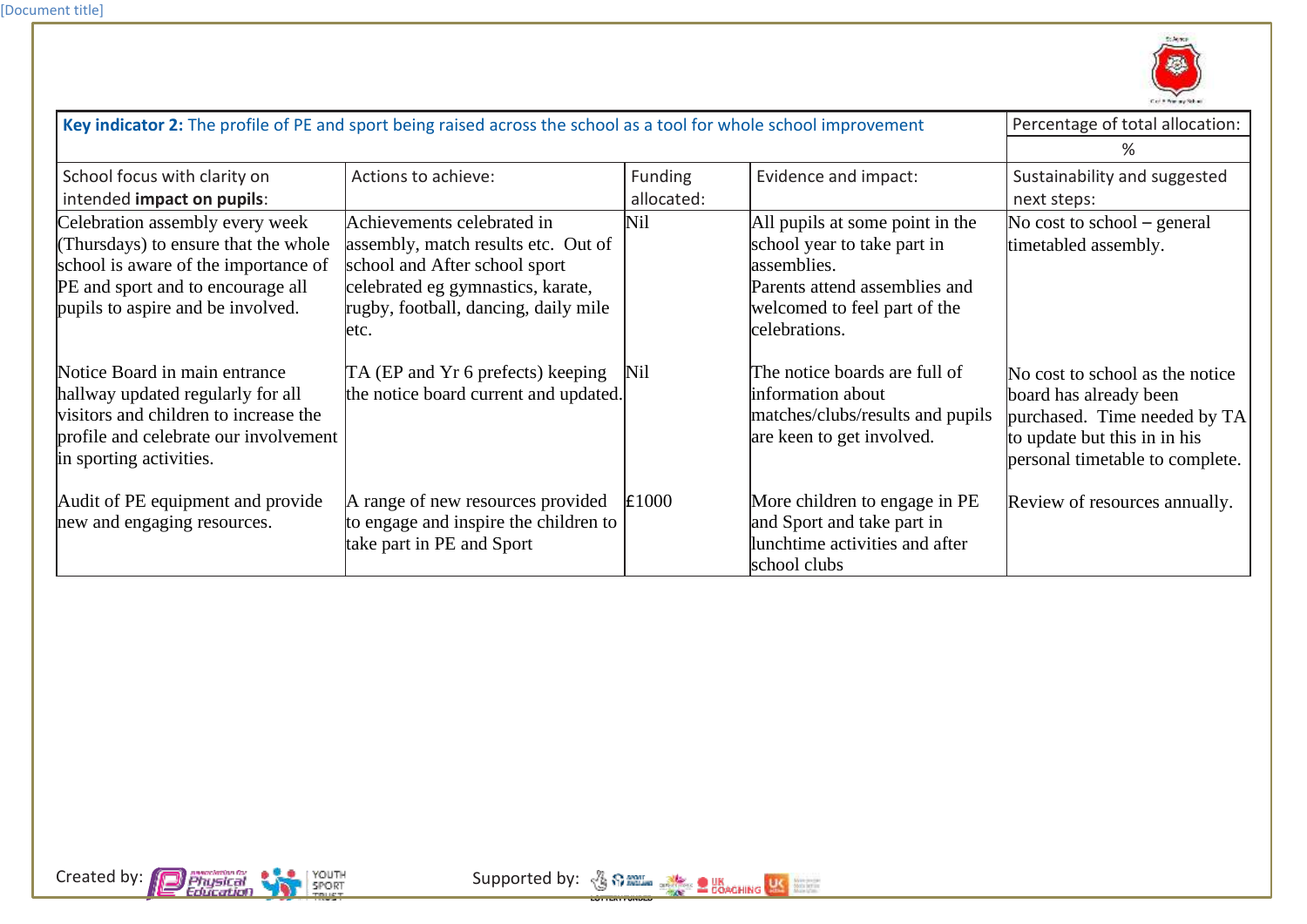

| Key indicator 3: Increased confidence, knowledge and skills of all staff in teaching PE and sport               |                                                             |                   | Percentage of total allocation:                                   |                                  |
|-----------------------------------------------------------------------------------------------------------------|-------------------------------------------------------------|-------------------|-------------------------------------------------------------------|----------------------------------|
|                                                                                                                 |                                                             |                   |                                                                   | %                                |
| School focus with clarity on intended                                                                           | Actions to achieve:                                         | Funding           | Evidence and impact:                                              | Sustainability and suggested     |
| impact on pupils:                                                                                               |                                                             | allocated:        |                                                                   | next steps:                      |
| In order to improve progress and                                                                                | Baseline measures have been taken $\epsilon$ 1775 – initial |                   | Improved subject knowledge for                                    | Resources for Commando Joe       |
| achievement of all pupils, the focus is                                                                         | and these will then be re-assessed                          | training and      | TAs. Increased confidence to take missions purchased.             |                                  |
| on upskilling the two TA staff to plan, at the end of financial year (April                                     |                                                             | resources         | on a more active role in planning,                                | Sustainability is high if we can |
| deliver and assess/evaluate the                                                                                 | 2021) to demonstrate progress over                          |                   | delivering and assessing the                                      | manage to keep the HR            |
| Commando Joe missions/programmes time.                                                                          |                                                             |                   | Commando Joe missions. Focused resource ie TAs to plan, deliver   |                                  |
| of study (POS).                                                                                                 |                                                             |                   | assessment strategies to really pin- and assess the programme and |                                  |
|                                                                                                                 |                                                             |                   | point individual progress.                                        | its positive impact on our       |
|                                                                                                                 |                                                             |                   |                                                                   | children.                        |
| Additional to the above, one of the                                                                             | To identify key staff members that                          | $Nil - voluntary$ | More extra-curricular clubs on                                    | Sustainable as there is an       |
| TAs is also ensuring that other staff at                                                                        | need to upskill themselves and                              | contributions     | offer for our children. More                                      | expectation within our school.   |
| school take on additional, extra-                                                                               | improve their confidence to                                 | (hours) from      | variety and different staff                                       |                                  |
| curricular sport activities to improve                                                                          | organize extra-curricular activities                        | $statf - school$  | leading/organising and                                            |                                  |
| their own confidence, knowledge and                                                                             | eg running club, rounders, netball,                         | expectations on   | participating.                                                    |                                  |
| skills.                                                                                                         | football, dance club etc.                                   | employment.       | Uptake of children attending clubs                                |                                  |
|                                                                                                                 |                                                             |                   | has been extremely successful -                                   |                                  |
|                                                                                                                 |                                                             |                   | see registers                                                     |                                  |
|                                                                                                                 |                                                             |                   |                                                                   |                                  |
|                                                                                                                 |                                                             |                   |                                                                   |                                  |
|                                                                                                                 |                                                             |                   |                                                                   |                                  |
|                                                                                                                 |                                                             |                   |                                                                   |                                  |
|                                                                                                                 |                                                             |                   |                                                                   |                                  |
|                                                                                                                 |                                                             |                   |                                                                   |                                  |
|                                                                                                                 |                                                             |                   |                                                                   |                                  |
|                                                                                                                 |                                                             |                   |                                                                   |                                  |
|                                                                                                                 |                                                             |                   |                                                                   |                                  |
|                                                                                                                 |                                                             |                   |                                                                   |                                  |
|                                                                                                                 |                                                             |                   |                                                                   |                                  |
|                                                                                                                 |                                                             |                   |                                                                   |                                  |
| Created by:<br>amochidantar<br>Education<br>YOUTH<br>Supported by: 3 SAMEL SAMEL POACHING US EN<br><b>SPORT</b> |                                                             |                   |                                                                   |                                  |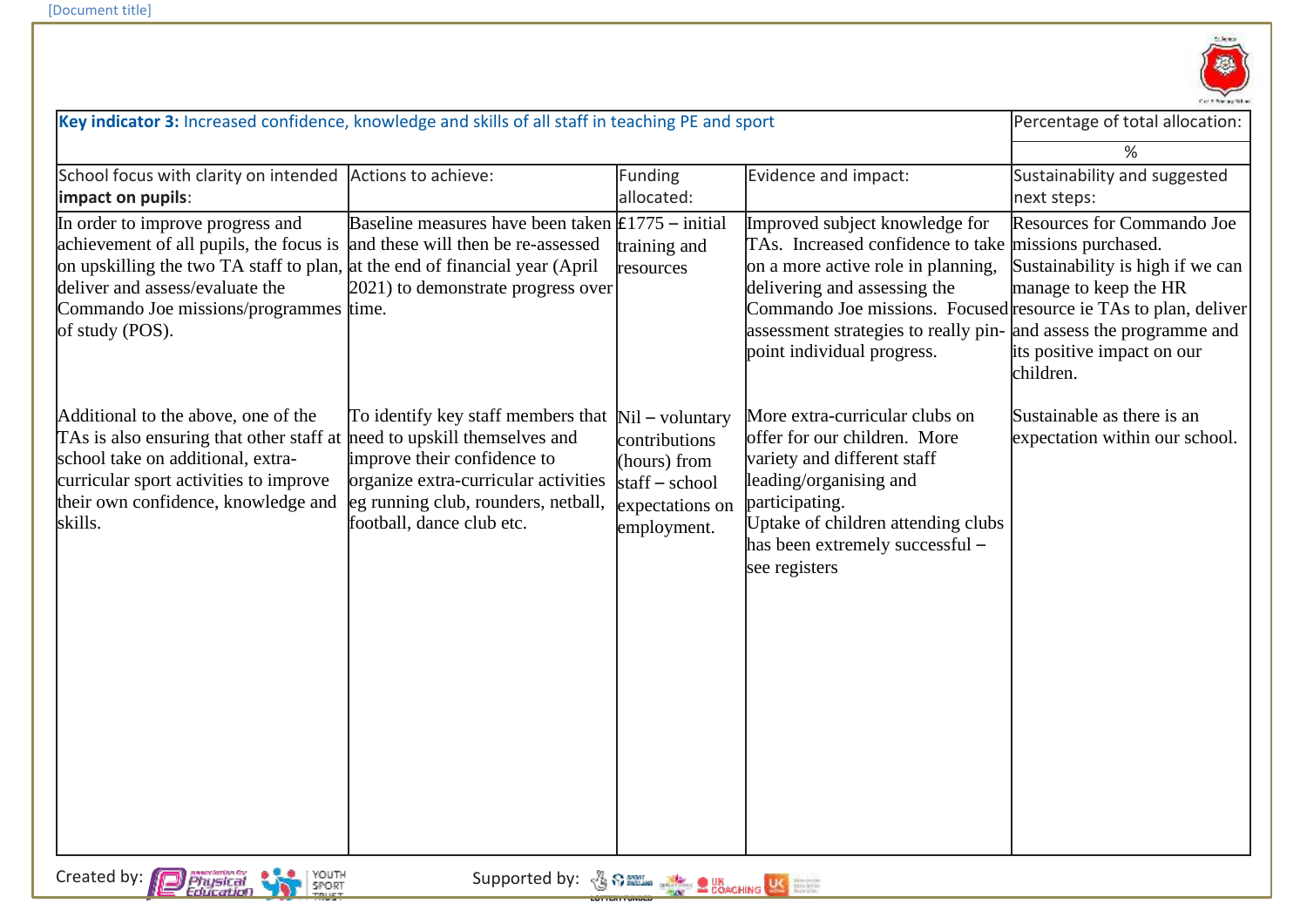

| Key indicator 4: Broader experience of a range of sports and activities offered to all pupils |                                                                               |                           |                                                                                                                                        | Percentage of total allocation:                      |
|-----------------------------------------------------------------------------------------------|-------------------------------------------------------------------------------|---------------------------|----------------------------------------------------------------------------------------------------------------------------------------|------------------------------------------------------|
|                                                                                               |                                                                               |                           |                                                                                                                                        | %                                                    |
| School focus with clarity on intended                                                         | Actions to achieve:                                                           | Funding                   | Evidence and impact:                                                                                                                   | Sustainability and suggested                         |
| impact on pupils:                                                                             |                                                                               | allocated:                |                                                                                                                                        | next steps:                                          |
| To increase the profile of PE and                                                             | Outdoor TA to plan, organise and                                              | E1,500                    | All children active and having fun. If SP funding continues, then                                                                      |                                                      |
| sport in school, there are three pre-<br>planned whole school taster days -                   | book in 3 'different' activities, one<br>per term. Timetabled to ensure       | $£500$ per term           | Questionnaire results and analysis this awe and wonder initiative<br>to ascertain what our children have can continue. The alternative |                                                      |
| one per term. These are not                                                                   | smooth-running so that all children                                           |                           | enjoyed, gained and learned from $\parallel$ is to use funds out of our                                                                |                                                      |
| traditional activities - more awe and<br>wonder. The focus is to capture the                  | from Reception to Y6 are actively                                             |                           | these unique experiences.                                                                                                              | STARS account.                                       |
| enthusiasm and interest of children                                                           | engaged.                                                                      |                           |                                                                                                                                        |                                                      |
| who do not routinely enjoy or are                                                             | Mini DofE – Each class to take part $\pounds$ 400 circus                      |                           | Developing children's skills and                                                                                                       | Developing community and                             |
| interested in PE or traditional sports<br>participation. Eg scooter day with                  | in a mini Duke of Edinburgh award skills workshop                             |                           | community experience.                                                                                                                  | RESPECT skills. Engaging the                         |
| obstacle course/skill training; karate                                                        | to develop their skills and raise                                             |                           | Money for Princes Trust charity                                                                                                        | children to take risks, be more                      |
| and cup stacking.                                                                             | money for charity - Skill (Circus                                             |                           |                                                                                                                                        | active and broaden their                             |
|                                                                                               | Skills), Expedition (walk to                                                  |                           |                                                                                                                                        | experiences.                                         |
|                                                                                               | Hartshead / park) Service (litter                                             |                           |                                                                                                                                        |                                                      |
|                                                                                               | pick, planting), physical activity<br>$(100 \text{ laps of the playground}).$ |                           |                                                                                                                                        |                                                      |
| Key indicator 5: Increased participation in competitive sport                                 |                                                                               |                           |                                                                                                                                        | Percentage of total allocation:                      |
|                                                                                               |                                                                               |                           |                                                                                                                                        | %                                                    |
| School focus with clarity on intended                                                         | Actions to achieve:                                                           | Funding                   | Evidence and impact:                                                                                                                   | Sustainability and suggested                         |
| impact on pupils:                                                                             |                                                                               | allocated:                |                                                                                                                                        | next steps:                                          |
| Additional achievements:                                                                      | Saddleworth 3G pitch available                                                | E1,140                    | Number of children attending the                                                                                                       | Sustainable as long as the                           |
| Autumn Term - football Y5-Y6 and                                                              | weekly after school (4pm-5pm) to                                              | £30 x 38 wks              | different termly activities – see                                                                                                      | resource (3G pitch) can be                           |
| includes inter matches against our                                                            | provide fun, sporting activities for                                          |                           | registers.                                                                                                                             | afforded.                                            |
| other DLP schools.                                                                            | pupils in all classes (see timetable                                          |                           |                                                                                                                                        |                                                      |
| Spring Term - Rugby includes                                                                  | - LTP). Different activities will                                             | One Teacher               | Plus number of children attending                                                                                                      | Staffing is again an expectation                     |
| participation from our other DLP                                                              | take place each term offered by<br>school staff.                              | voluntary.                | from our DLP schools -                                                                                                                 | and their 'time' is given<br>voluntarily and freely. |
| schools.                                                                                      |                                                                               | $38 = \text{\pounds}437.$ | One TA 1 hour x community/partnership.                                                                                                 |                                                      |
| Summer Term - rounders Y4-Y6                                                                  | As this is an all-weather pitch, the                                          |                           | Children having fun whilst                                                                                                             |                                                      |
| includes inter matches against our                                                            | activities arranged by staff will                                             |                           | learning and practicing new skills.                                                                                                    | Use Oldham Sports team for                           |
| other DLP schools.                                                                            | always take place for continuity                                              |                           | Making new friends with their                                                                                                          | the first year and then DLP                          |
| Created by: <b>M</b><br><b>Physical</b><br>Education<br>SPORT                                 | Supported by: 3 mm stress out Coaching US ESS                                 |                           |                                                                                                                                        |                                                      |